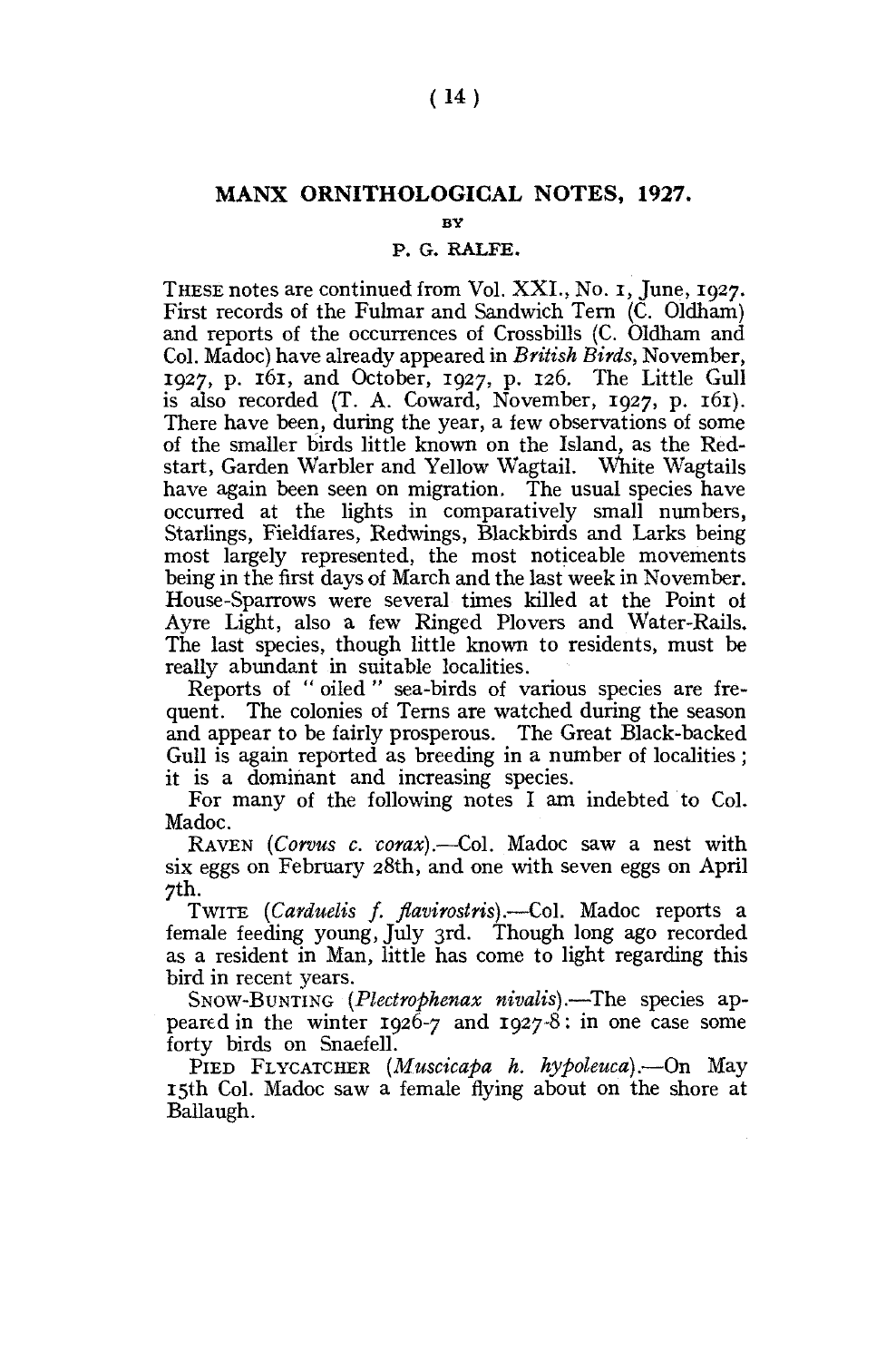## VOL. XXII] **MANX ORNITHOLOGICAL NOTES. 15**

BLACK REDSTART *(Phcenicurus o. gibraltariensis).*—Col. Madoc saw an immature bird at Peel Castle, November 17th.

SWALLOW *(Hirundo r. rustica).*—Late occurrences, November 3rd, 6th and 13th, are in evidence from various localities.

BITTERN *(Botaurus s. stellaris).*—On December 7th a mature Bittern was obtained in the Northern Curragh and presented to the Manx Museum.

BEWICK'S SWAN *(Cygnus b. bewickii).—*Mr. James Bell reports the shooting of an immature specimen in the north of the Island in the autumn. Another immature bird was taken by boys in the open-air swimming bath at Ramsey in November, and given to the Manx Museum. It was a very small specimen, extremely emaciated, and weighed only five pounds.

PINK-FOOTED GOOSE *(Anser brachyrhynchus).*—On January 4th a specimen was found dead in Lough Cranstal by Mr. F. A. Craine, apparently the second Manx record.

TUFTED DUCK *(Nyroca fuligula).—*Appears to be becoming more common as a winter visitor. Frequent reports of specimens on salt and fresh water all over the Island.

SMEW *{Mergus albellus).*—Col. Madoc and Mr. T. A. Coward saw two mature males at Derbyhaven, December 4th.

MANX SHEARWATER (Puffinus p. puffinus).—In a large mass of papers recently discovered in Castle Rushen by the custodian are many relating to the " puffins " of the Calf Islet, which were traded in by the officials of the Lord of Man. In  $171I$  the accounts for the year show that there In 1711 the accounts for the year show that there were sold  $822$  dozen and two birds, realizing  $\ell$ 36 2s. 2d. (Rabbits at 2d. a couple fetched in the same year only *£z* 2s. 8d.) Perhaps the systematic and long-continued destruction of the young was responsible for the extinction of the species, rather than other reasons which have been suggested.

BLACK-NECKED GREBE *(Podiceps n. nigricollis).*—Col. Madoc and Mr. Coward saw one partly in summer plumage at Fort Island in early December; a few days later Col. Madoc and Mr. Cornish saw two in the same vicinity. Col. Madoc also reports observations of the three other larger species of Grebe.

TURTLE-DOVE *(Streptopelia t. turtur).*—Another specimen was received by the Manx Museum from Ballarhenny, Michael, June  $\gamma$ th, 1926.

LAPWING *(Vanellus vanellus)* and GOLDEN PLOVER *(Charadrius apricarius)* .—Both species were present in the Island again this year in very great numbers during the hard weather of the later months.